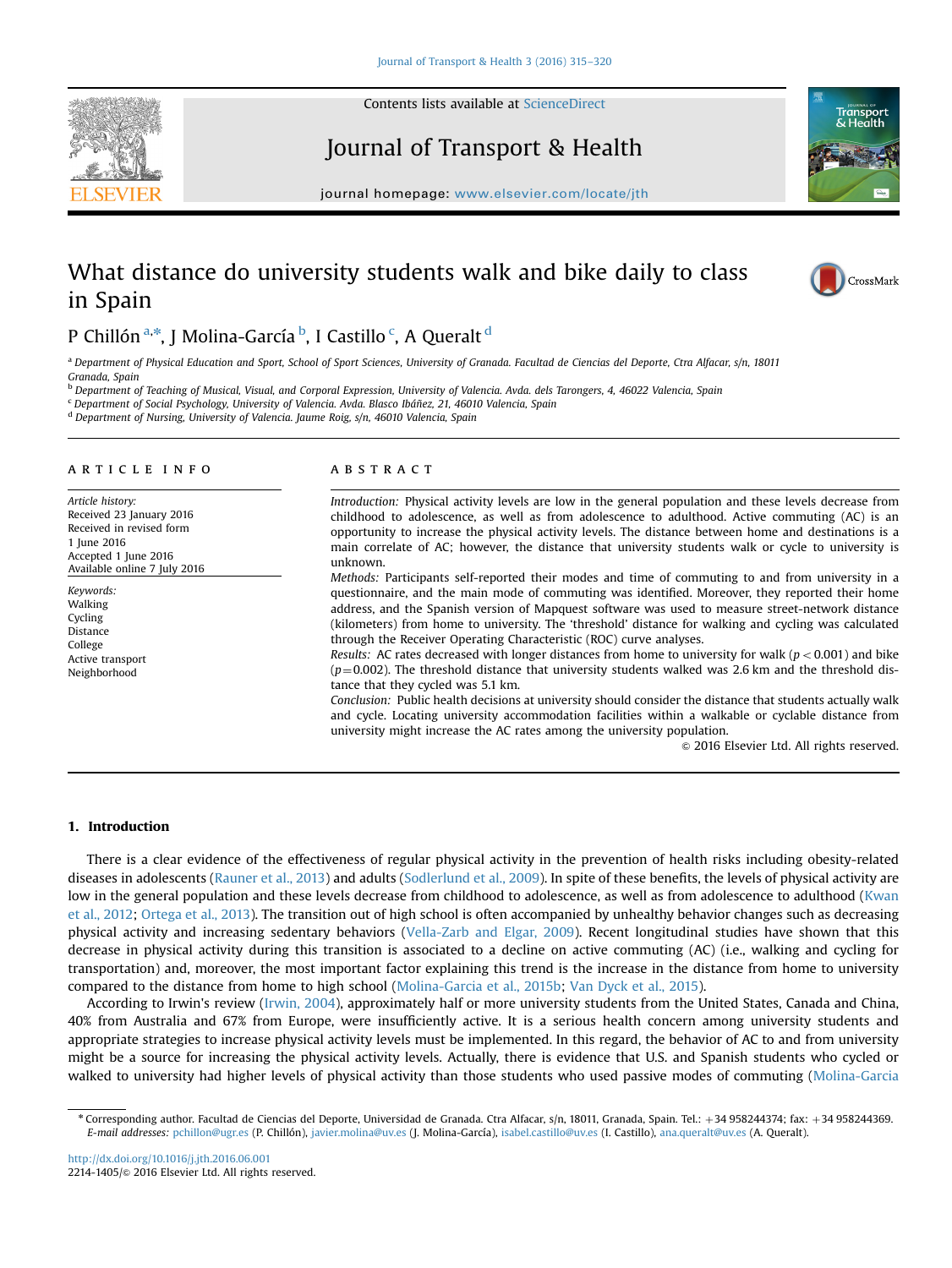<span id="page-1-0"></span>[et al., 2014;](#page-5-0) [Sisson and Tudor-Locke, 2008\)](#page-5-0). Active modes of commuting have been associated with several health benefits, such as healthy weight and improvements in risk factors for chronic diseases in youths and adults ([Hendriksen et al., 2010](#page-5-0); [Oja et al., 2011\)](#page-5-0). However, rates of AC to university in the Spanish population are quite low (35%) ([Molina-Garcia et al., 2014](#page-5-0)) and further explorations of the determinants of AC among university students are required.

Travel distance to school has been shown as the main determinant of AC among young people, with shorter distances associated with higher rates of AC ([Chillon et al., 2014](#page-5-0); [Pont et al., 2009\)](#page-5-0). Moreover, the distance that young people are willing to walk to school have been previously studied: children (10–11 years old) walked around 1.5 km and adolescents (14 years old) around 3 km ([Chillon et al., 2015\)](#page-5-0). However, evidences of the association of the distance with the mode of commuting among university students and the distance that they are willing to travel using both active and passive modes of commuting are lacking.

For this reason, the aims of the current study are: (a) to study the association between distance from home to university and mode of commuting, and (b) to identify specific threshold distances below which university students are more likely to walk and bike as opposed to using passive modes of commuting.

### 2. Methods

Participants were 518 undergraduate students (22.4 years, SD 5.3; 59.7% female) from two urban universities in Valencia (Spain) recruited via convenience sampling in classes. The entire city is nearly flat terrain and there were 130 km of bicycle lanes at the time of study [\(Molina-Garcia et al., 2015b](#page-5-0)). Because university schools are integrated into the city urban area, the surrounding neighborhoods have high levels of residential density, street connectivity and land mixed-use. Participants lived in the city of Valencia and its metropolitan area, as well as in rural areas of the Valencian region. A paper survey was self-completed, requiring about 20 min during class (April and May 2009). An institutional approval of the study protocol was obtained from participating university schools and central university administrations. Informed consent was obtained from all participants before study enrollment.

#### 2.1. Measures

#### 2.1.1. Mode of commuting

Modes of commuting to university were measured by "How often do you use each of the following ways to go to and from the university?" Response options were bike, bus, car, train/metro/tram, motorbike, and walking. Participants indicated the number of trips per week (to or from university) and usual minutes per trip in each mode of transport. The main mode of transport to university among students who used mixed mode trips (e.g., bike to train) was assigned based on the longest (in minutes) portion of their trip. Test–retest reliability for each item (modes of transport) was good in previous studies and ICCs were above 0.90 [\(Molina-Garcia et al., 2014\)](#page-5-0).

#### 2.1.2. Distance to university

Participants reported their home and university addresses. The Spanish version of Mapquest software was used to measure street-network distance (kilometers) from home to university (www.mapquest.es), as in a previous study [\(Molina-Garcia et al., 2010\)](#page-5-0). Mapquest uses Dijkstra's shortest path algorithm to road maps to plot the shortest route between the two locations [\(Bliss et al., 2012\)](#page-5-0).

#### Table 1

Descriptive characteristics of the sample regarding one and mixed-mode commuting.

|                                | All $(n=518)$<br>N(%) | One-mode $(n=196)$<br>N(%) | Mixed-mode $(n=322)$<br>N(%) | $\boldsymbol{p}$ |
|--------------------------------|-----------------------|----------------------------|------------------------------|------------------|
| Gender                         |                       |                            |                              | 0.451            |
| Male                           | 209 (49.3)            | 75 (38.3)                  | 134 (41.6)                   |                  |
| Female                         | 309 (59.7)            | 121 (61.7)                 | 188 (58.4)                   |                  |
| Age (years)                    | 22.4(5.3)             | 22.9(5.3)                  | 22.1(5.2)                    | 0.077            |
| BMI $(kg/m2)$                  | 22.2(2.9)             | 22.2(2.7)                  | 22.2(3.0)                    | 0.820            |
| Mode of commuting              |                       |                            |                              | < 0.001          |
| Walk                           | 126 (24.3)            | 83 (42.3)                  | 43 (13.4)                    |                  |
| Bicycle                        | 55(10.6)              | 32(16.3)                   | 23(7.1)                      |                  |
| Car                            | 80 (15.4)             | 56 (28.6)                  | 24(7.5)                      |                  |
| Train                          | 161(31.1)             | 0(0.0)                     | 161(50.0)                    |                  |
| Bus                            | 71 (13.7)             | 1(0.5)                     | 70 (21.7)                    |                  |
| Motorcycle                     | 25(4.8)               | 24 (12.2)                  | 1(0.3)                       |                  |
| Distance to university $(m)^a$ | 4.2(2.2,5.8)          | 2.6(1.4,5.5)               | 6.8(3.1,19.5)                | < 0.001          |
| Access to car/motorbike        |                       |                            |                              | < 0.001          |
| Never                          | 172 (33.2)            | 55(28.1)                   | 117(36.3)                    |                  |
| Sometimes                      | 320 (61.8)            | 124(63.3)                  | 206 (60.8)                   |                  |
| Always                         | 26(5.0)               | 17(8.7)                    | 9(2.8)                       |                  |
| Socioeconomic status           |                       |                            |                              | 0.061            |
| Low                            | 13(2.5)               | 1(0.5)                     | 12(3.7)                      |                  |
| Middle                         | 497 (95.9)            | 191 (38.4)                 | 306 (61.6)                   |                  |
| High                           | 8(1.5)                | 4(2.0)                     | 4(1.2)                       |                  |
| Type of residence              |                       |                            |                              | < 0.001          |
| Family                         | 382 (73.7)            | 115(58.7)                  | 267 (82.9)                   |                  |
| University                     | 136 (26.3)            | 81 (41.3)                  | 55 (17.1)                    |                  |
| Type of university             |                       |                            |                              | 0.619            |
| Public                         | 318 (61.4)            | 123 (62.8)                 | 195 (60.6)                   |                  |
| Private                        | 200 (38.6)            | 73 (37.2)                  | 127 (39.4)                   |                  |

<sup>a</sup> Expressed as Median (25th, 75th) percentile.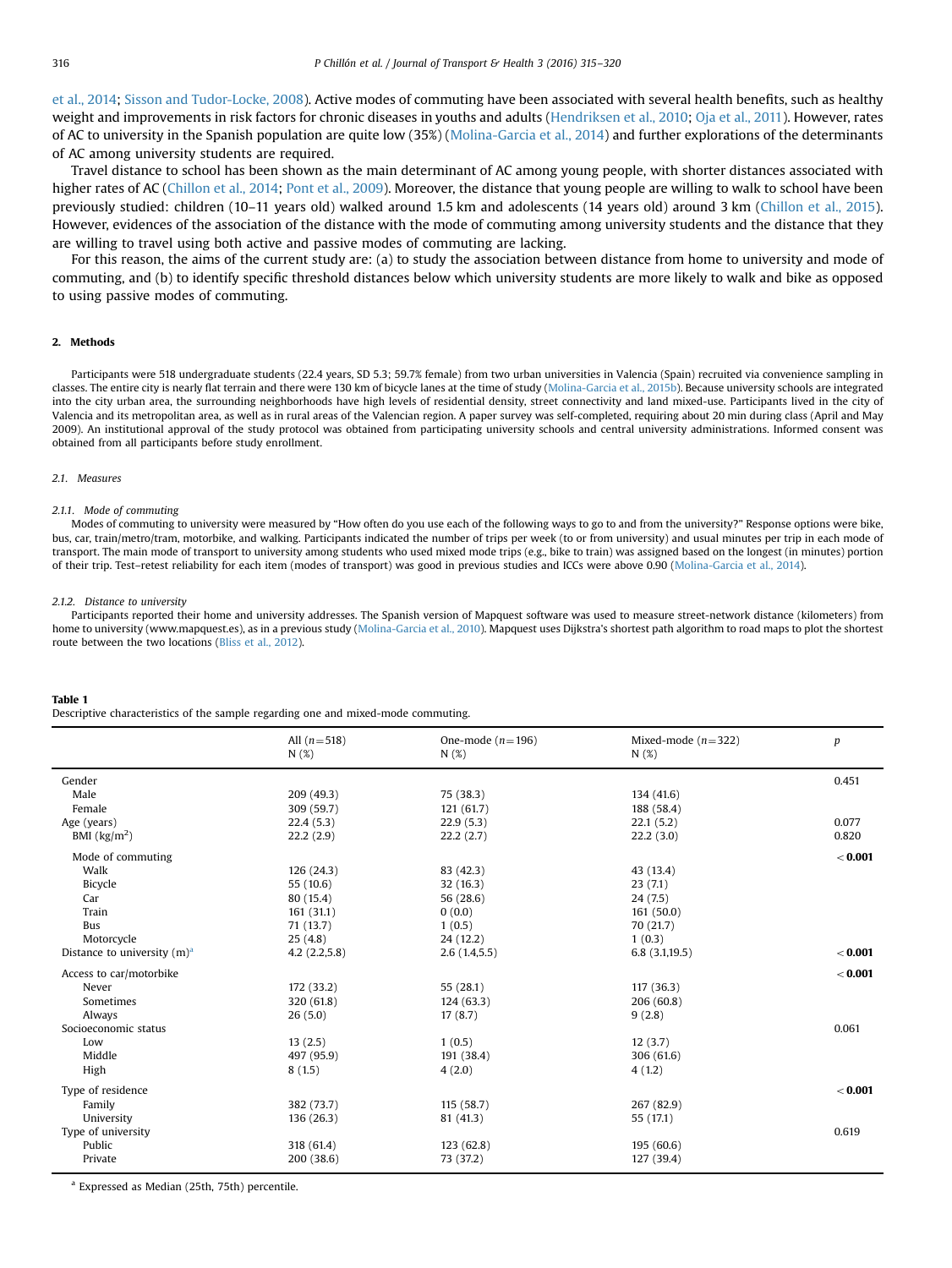#### <span id="page-2-0"></span>2.1.3. Access to car/motorbike

Access to car and motorbike was assessed using two items: "Do you have a car for personal use?"; "Do you have a motorbike for personal use?" Items were rated 1 ("never"), 2 ("sometimes"), or 3 ("always"). A composite variable was calculated using the average of these two questions based on previous research [\(Molina-Garcia et al.,](#page-5-0) [2010](#page-5-0)).

#### 2.1.4. Socioeconomic status

Socio-economic status (SES) was measured using one item: "In general, how do you define your socio-economic status? ("low" = 1, "medium" = 2, "high" = 3). Test-retest ICC for this question was 0.89 ([Molina-Garcia et al., 2015a](#page-5-0); [Molina-Garcia et al., 2014](#page-5-0)).

#### 2.1.5. Type of residence

Type of residence was assessed by "Where do you live during the academic year?" Response options were divided into two categories: family residence (parents' home or own house) and university residence (shared flat with other students or hall of residence).

#### 2.1.6. Type of university

Participants reported whether they attended the University of Valencia (i.e. public university) or Catholic University of Valencia (i.e. private university).

#### 2.1.7. Demographic information

Data on gender, age and Body Mass Index (BMI) were obtained using a survey. BMI (kg/m<sup>2</sup>) was calculated using self-reported weight and height.

#### 2.2. Statistical analysis

Differences in characteristics between participants using one-mode ( $n=196$ ) vs mixed-mode ( $n=322$ ) commuting, were tested using chi-square for categorical variables, t-tests for normally distributed continuous variables (i.e., one-way Anova) and non-parametric tests for non-normally distributed continuous variables (i.e., the Median test). The following analyses were performed only for the one-mode commuting sample. The associations between travel mode and distance from home to university for those who walk or cycle were studied using two different binary logistic regressions. Travel mode was included as a binary dependent variable (walk vs passive commuting or bike vs passive commuting) and the distance from home to university (categorized in two groups -to guarantee the statistical sample power- using the median to split both categories, with the longest distance as reference for each analysis) as a categorical exposure variable, adjusting for gender, access to car/motorbike and socio-economic status. The 'threshold' distance for walking and cycling was calculated through the Receiver Operating Characteristic (ROC) curve analyses. ROC curve analysis has been widely used in situations where the evaluation of discrimination performance is of great concern for the researchers [\(Komori and Eguchi, 2010\)](#page-5-0). The area under the ROC curve is the most popular metric because it has a simple probabilistic interpretation and the larger the area under the curve (ranging from 0 to 1), the more discriminatory



Fig. 1. Percentage of walkers vs passive commuters ( $n=164$ ) and bikers vs passive commuters ( $n=113$ ) with one-mode commuting, by distance from home to university (in quartiles). Description: This Fig. 1 includes two graphics using descriptive data. The first graph indicates the percentage of walkers and passive regarding the distance from home to university. The second graph indicates the percentage of bikers and passive regarding the distance from home to university.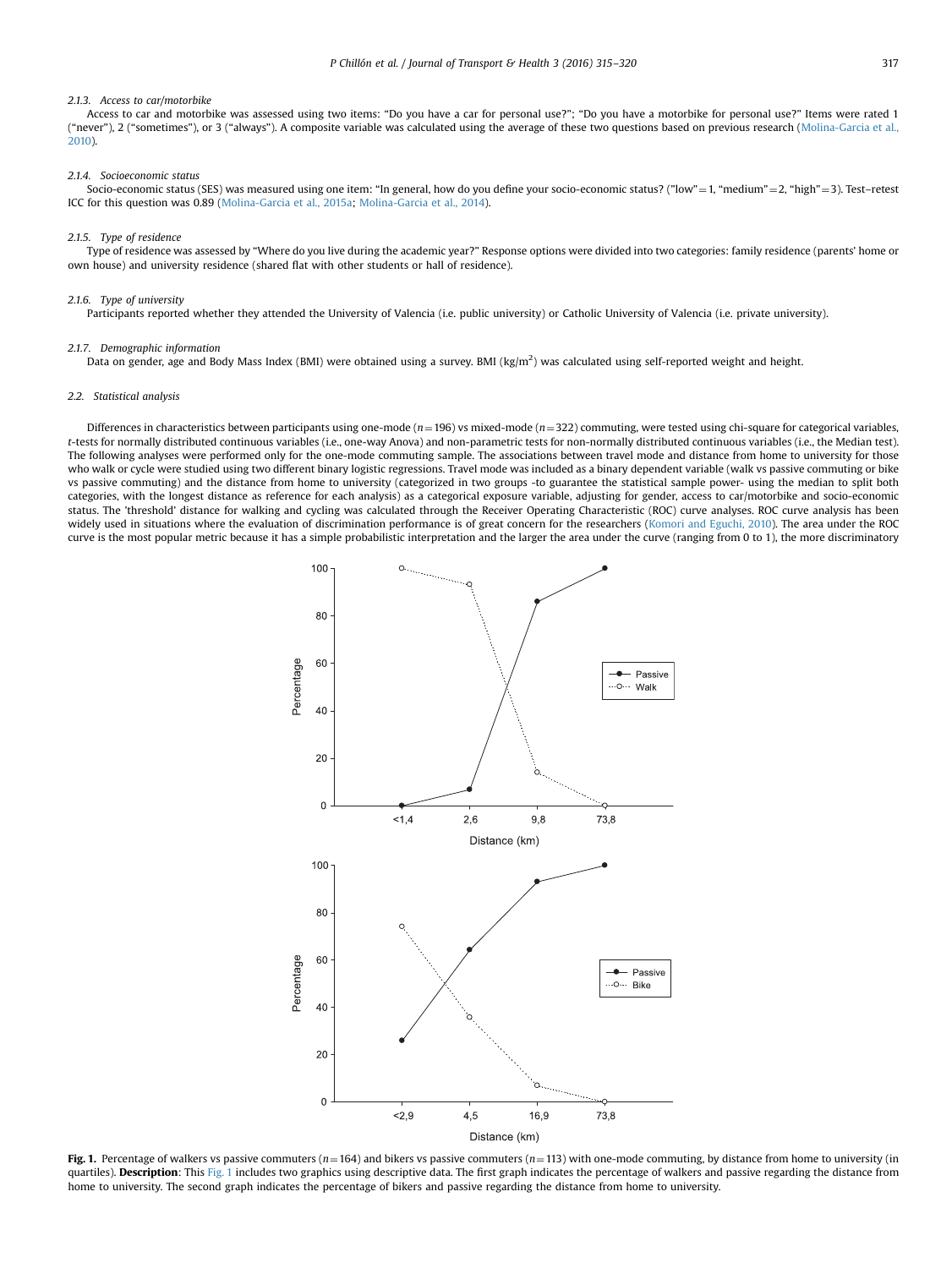the test. Using the sensitivity and specificity obtained through the ROC-curves, the Youden index, which corresponds to the maximum vertical distance between the ROC curve and the diagonal line [\(Schisterman et al., 2005](#page-5-0)) was calculated. The Youden index corresponded to the distance (i.e. threshold distance) that best discriminates walkers and bikers from passive travelers.

## 3. Results

[Table 1](#page-1-0) presents the descriptive characteristics of the whole sample and also regarding both one-mode and mixed-mode of commuting separately. There were significant differences between one-mode and mixed-mode commuting for the mode of commuting, distance from home to university, access to car/motorbike and type of residence (all  $p < 0.001$ ).

As expected, the percentage of students walking and cycling to university decreased with increasing distance [\(Fig. 1\)](#page-2-0). In adjusted logistic regression analyses, the association between travel distance and mode was statistically significant for walk ( $p < 0.001$ ) and bike  $(p=0.002)$  (Table 2).

The ROC curves for walkers and bikers vs passive commuters respectively, are shown in the [Fig. 2.](#page-4-0) The areas under the curve (standard error) were 0.985 (0.008) and 0.900 (0.028) (all  $p < 0.001$ ), respectively. The Youden indices points (sensitivity, 1-specificity) were 0.891 (0.963, 0.072) and 0.654 (0.654, 0.000), respectively. The corresponding threshold distances were 2.6 km and 5.1 km, respectively.

#### 4. Discussion

The main findings in the current study confirmed that university students living closer to university were more likely to active commute and the threshold distances that students walk and cycle to university are 2.6 km and 5.1 km, respectively.

Although there is consistent evidence that distance from home to school is a key predictor of AC to school in young people [\(Davison et](#page-5-0) [al., 2008](#page-5-0)), this evidence is not so clear in university students and further research is required. There is one study conducted in Australia ([Shannon et al., 2006](#page-5-0)) where they reported that travel time (which is related with the distance from home to university) was the most important barrier for staff and students. In the current study, there was an association between distance and the mode of commuting using binary logistic regression. Based on our findings, distance from home to university should be consider as a non-normally distributed variable when performing statistical analysis or designing future interventions to promote AC.

This study confirmed that students living closer to university showed higher rates of AC, either walking or cycling. This association has been previously and broadly observed among young people when commuting to school [\(Chillon et al., 2015](#page-5-0); [Davison et al., 2008\)](#page-5-0), but it has been scarce among university students. Again, further research is needed to confirm the present results regarding the association between distance and mode of commuting in university students.

A further step in the current study was to determine the optimum distance for walking and cycling in university students. We used ROC curves to address these analyses. The distance best discriminating walkers from passive commuters was identified as 2.6 km; and the distance best discriminating bikers from passive commuters was identified as 5.1 km. To our knowledge, there are no previous studies addressing this issue among university students. However, there is previous evidence among younger people only when walking to school. Two studies determined the walking threshold distance among children ([Chillon et al., 2015;](#page-5-0) [D'Haese et al., 2011\)](#page-5-0) and three studies among adolescents ([Chillon et al., 2015;](#page-5-0) [Nelson et al., 2008;](#page-5-0) [Van Dyck et al., 2010\)](#page-5-0). The walking threshold distances varied between 1.5 km in Belgium and British children and 2, 2.4, and 3 km in Belgium, Irish, and British adolescents, respectively. The distance that university students are willing to walk to university is similar to the average distance that adolescents are willing to walk to school. Consequently, we are in a position to confirm that the distance that adolescents and university students walk to school or university is similar, and it is longer than the distance that children walk to school. We might speculate that the independent mobility (i.e., ability of young people to walk or cycle without adult company) reached by adolescents seems to remain in young adulthood. To our knowledge, regarding the threshold distance for cycling, there are no previous studies addressing this issue neither in young or adult populations. Our data confirmed that the cycling distance might be double than the walking distance among the university students.

These results may provide practical implications for implementing public health policies in university settings to increase the rate of active commuters. The threshold distance that university students are willing to commute indicate that university accommodations should be located within a 2.5 km buffer area from university to allow walking to university. If students live further than 2.5 km to university, cycling should be promoted building bike-lanes within at least a 5 km buffer area from university and implementing parking

Table 2

Odds ratio for walking (vs passive commuting) and for biking (vs passive commuting), according to distance from home to university in the participants with one-mode commuting  $(n=196)$ .

| Distance <sup>a</sup> (km)                            | N        | <b>OR</b> | 95% CI                      |         |
|-------------------------------------------------------|----------|-----------|-----------------------------|---------|
| <b>Walk</b> b<br>$2.7 - 100$<br>$\leq 2.6$            | 80<br>84 | 906.22    | Reference<br>57.26-14341.10 | < 0.001 |
| <b>Bike</b> <sup>c</sup><br>$4.6 - 100$<br>$\leq 4.5$ | 56<br>57 | 42.49     | Reference<br>3.83-470.82    | 0.002   |

<sup>a</sup> Based on two groups (i.e., walking and biking) and the median value for each model.

<sup>b</sup> Analysis were adjusted for gender ( $p=0.441$ ), access to car/motorbike ( $p < 0.001$ ) and socioeconomic-status ( $p=0.080$ ).<br><sup>c</sup> Analysis were adjusted for gender ( $p=0.244$ ), access to car/motorbike ( $p < 0.001$ ) and soc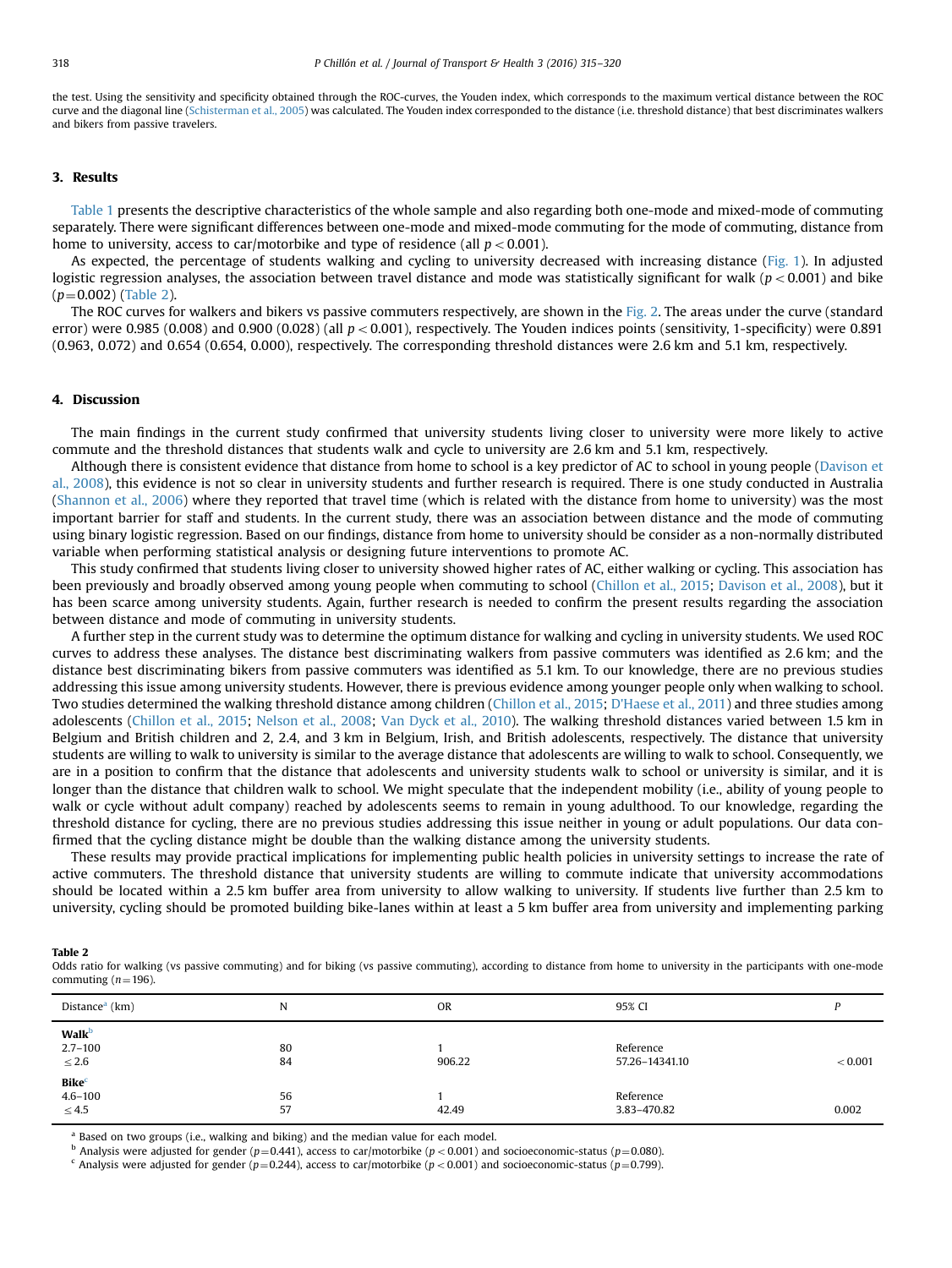<span id="page-4-0"></span>

Fig. 2. ROC curve analysis for walkers (negative) vs passive commuters (positive) and for bikers (negative) vs passive commuters (positive) with one-mode commuting, according to distance from home to university. Youden index points are shown Description: This Fig. 2 includes two graphics using the data obtained from the ROC curve analysis. The first graph indicates the sensitivity and specificity of the tests for walkers and passive regarding the distance from home to university. The second graph indicates the sensitivity and specificity of the tests for bikers and passive regarding the distance from home to university.

spaces for bicycles. As the literature indicates ([Molina-Garcia et al., 2014;](#page-5-0) [Shannon et al., 2006](#page-5-0)), setting accommodation facilities (e.g., residence halls) on or near campus might be a strategy for increasing AC to university. Moreover, the current study has added new information regarding the distance from the university where these accommodation facilities should be placed to promote active travels within the university campus and neighborhood areas. Future research should study the threshold distances for walking and cycling among the university staff to provide a better understanding of the whole university population.

The main strength of this work is the unique data from the university population. Low sample size in the binary logistic regression and ROC curve analysis, including only those with one-mode of commuting, is the main limitation of the present study. However, it is notable that university students usually use mixed mode trips to university in contrast to young people who commonly use single modes of commuting to school [\(Chillon et al., 2015](#page-5-0)). One possible explanation would be that children and adolescents often have to travel to schools that are in the neighborhoods where they live and, consequently, they often travel shorter distances than university students. The second main limitation of this study is its reliance on self-report measures and the subjective nature of SES indicator.

In conclusion, our results show that the threshold distance that university students walk is 2.6 km and cycle is 5.1 km. Future interventions for increasing active modes of commuting to university should take into account these findings.